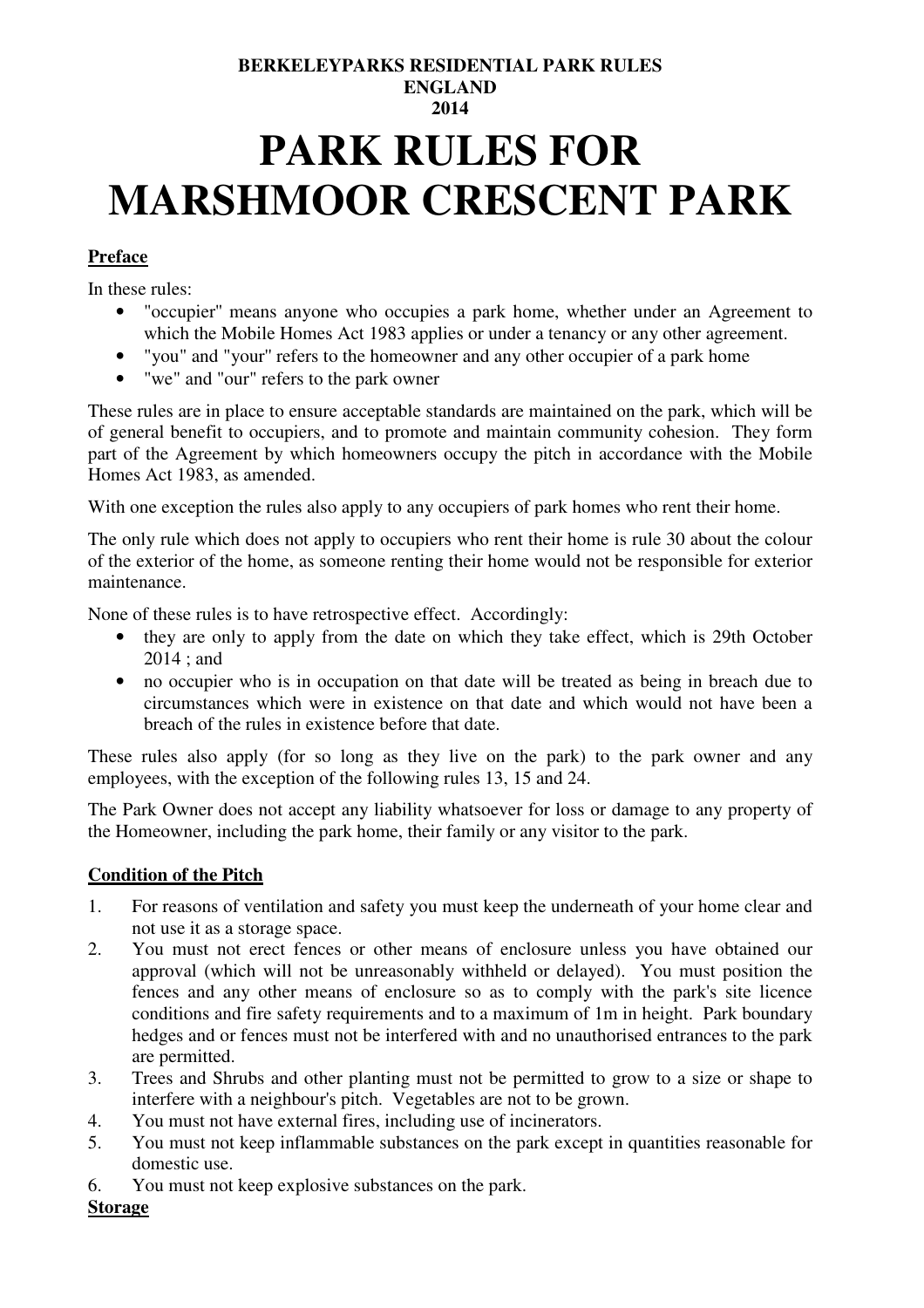- 7. You must not have more than one storage shed on the pitch. Where you source the shed yourself the design, standard and size of the shed must be approved by us in writing (approval will not be withheld unreasonably). You must position the shed so as to comply with the park's site licence and fire safety requirements. The footprint of the shed shall not exceed  $48 \text{ft}^2$  or  $4.47 \text{m}^2$ .
- 8. You must not have any storage receptacle on the pitch other than the shed referred to in rule 7 and any receptacle for the storage of domestic waste pending collection by the local authority.
- 9. You must ensure that any structure erected in the separation space between park homes is of non-combustible construction and positioned so as to comply with the park's site licence conditions and fire safety requirements. The separation space is the space between your park home and any neighbouring home.

#### **Refuse**

- 10. You are responsible for the disposal of all household, recyclable and garden waste in approved containers through the local authority service. You must not overfill containers and must place them in the approved position for the local authority collections.
- 11. You must not deposit any waste or rubbish other than in local authority approved containers on any part of the park (including any individual pitch).

## **Business Activities**

12. You must not use the park home, the pitch or the park (or any part of the park) for any business purpose and you must not use the park home or the pitch for storage of stock, plant, machinery or equipment used or last used for any business purpose. However, you are at liberty to work individually from home by carrying out any office work of a type which does not create a nuisance to other occupiers and does not involve other staff, other workers, customers or members of the public calling at the park home or the park.

#### **Age of Occupants**

13. No person under the age of 50 years may reside in a park home, with the exception of the park owner, park manager and their family etc.

#### **Noise Nuisance**

14. You must not use musical instruments, all forms of recorded music players, radios and other similar appliances and motor vehicles so as to cause a nuisance to other occupiers.

## **Pets**

- 15. You must not keep any pets or animals except the following:
	- Not more than *one* dog (other than any of the breeds subject to the Dangerous Dogs Act 1991 which are not permitted). You must keep any dog under proper control and you must not permit it to frighten other users of the park. You must keep any dog on a leash not exceeding 1m in length and must not allow it to despoil the park.
	- Not more than *one* domestic cat. You must not allow it to despoil the park.

## Note

The express terms of a homeowner's Agreement contain an undertaking on the part of the homeowner not to allow anything which is or becomes a nuisance, inconvenience or disturbance to other occupiers at the park and this undertaking extends to the behaviour of pets and animals. A similar requirement not to cause a nuisance applies to tenants and again this includes the behaviour of pets and animals.